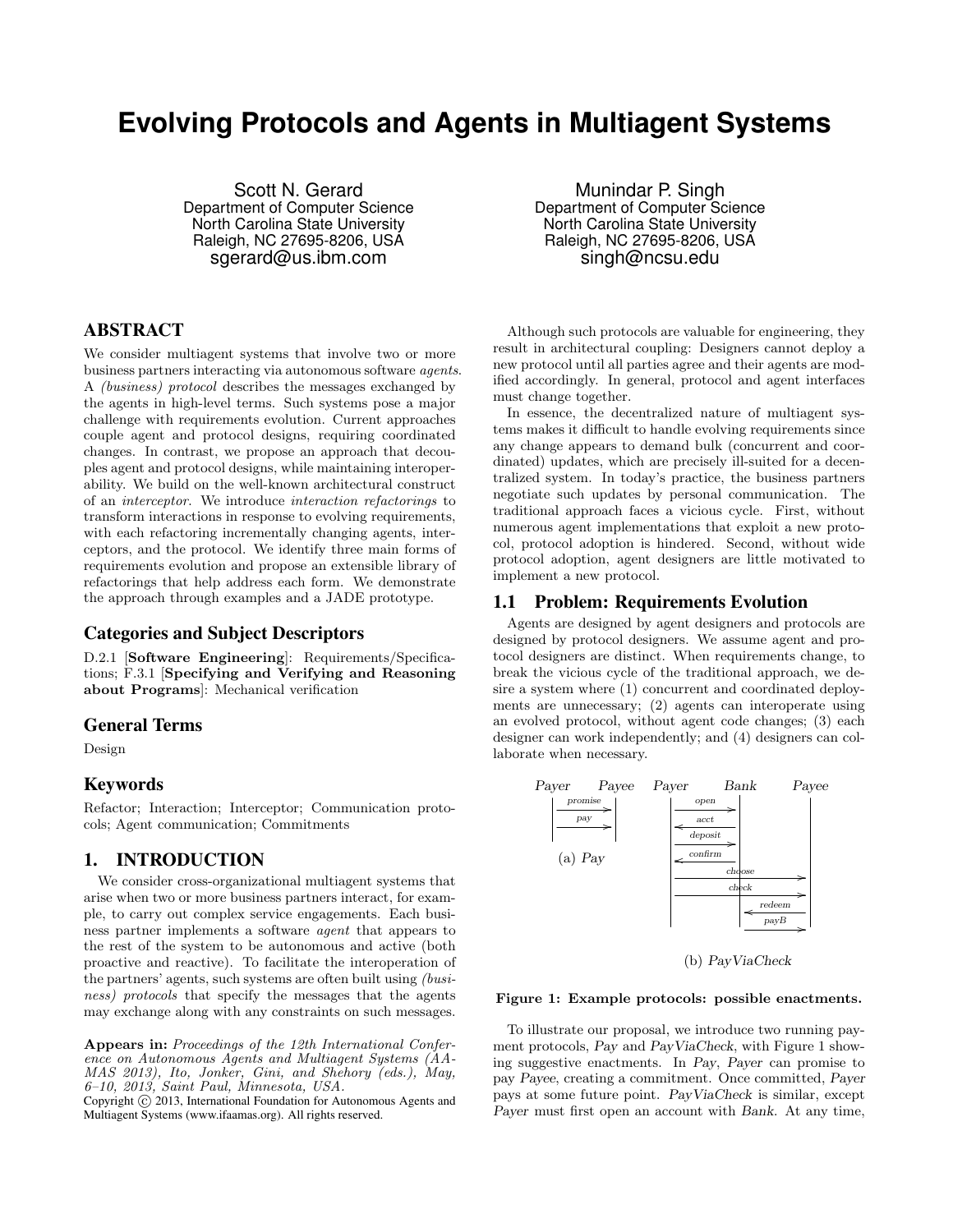Payer can make confirmed deposits and send Payee a check that it may redeem for payment at Bank. We identify three forms of requirements evolution in the above setting.

- Protocol Designer Independence(PDI) Assume the agents initially employ Pay. A new legal requirement arises to ensure all payments are traceable, which PayViaCheck addresses. How can a protocol designer evolve protocol Pay to PayViaCheck to address this requirement without having to ask that all agents be concurrently updated?
- Agent Designer Independence (ADI) Assume the agents initially employ a payment protocol that supports travelers checks and other forms of payment. A new requirement arises for a specific Payer agent to reduce costs by ceasing to use travelers checks. How can this agent simplification result in protocol simplification?
- Designer Collaboration(DC) At times, designers must collaborate, with one agent's changes propagating to other agents. DC changes are an integral element of the protocol simplification just mentioned.

## 1.2 Approach: Refactoring Interactions

Our approach builds on the time-honored architectural abstraction of an interceptor or Chain of Responsibility pattern [7, 15]. Extending this, we show how to construct interceptors modularly in a rule-based manner from logical specifications of refactorings. Specifically, each interceptor is expressed as a series of reaction rules that are triggered by a message and which may refer to the interceptor's internal state. An interceptor chain is an ordered list of zero or more interceptors, that mediates all message flow to and from its agent. Incoming messages pass through an interceptor chain before arriving at the business logic component of an agent and outgoing messages likewise pass through the same interceptor chain in reverse order.

Given one or more agents that use a protocol, designers can incrementally refactor the agent and protocol interactions while preserving interoperability of the agents. A refactoring defines a set of coordinated, incremental changes to agents, interceptor chains, and the protocol. We provide an extensible library of refactorings from which designers may select and apply one or more refactorings to implement requirement changes. We partition refactorings into three groups based on the requirements evolution problem they address:

- PDI For example, to evolve Pay to PayViaCheck, the protocol designer adds redemption processing by adding interceptors to convert each pay message to the message sequence deposit, confirm, check, redeem, and payB.
- ADI Our approach enables agent and agent interface changes: (1) moving (internalizing or externalizing) functionality between the agent implementation and the interceptor chain, and (2) an agent declaring it will not send messages in cases enabled by the protocol.
- DC These refactorings enable reorganizing, optimizing, and simplifying an interceptor chain.

## Contribution and Organization

Our main contribution is the concept of interaction refactorings that enable independent and incremental evolution of interactions, decoupling the efforts of agent and protocol designers. Section 2 describes our enabling framework. Section 3 introduces representative refactorings and the underlying interceptor architecture. We apply refactorings to our example protocols in Section 4. We evaluate a prototype implementation in Section 5. Section 6 concludes with comparisons and a discussion of related work. This paper is previously unpublished except Section 2.1, which provides essential background.

# 2. APPROACH ILLUSTRATED

For brevity and clarity, we introduce the key concepts and syntax for our approach via examples.

# 2.1 Protocol and Commitment Background

A commitment  $C_{\{debtors\}, \{creditors\}}(ant, csq)$  means the set of debtor roles commits to the set of creditor roles to make the consequent  $(csq)$  true whenever the antecedent  $(ant)$  is true, following Gerard and Singh [8]. And, a protocol is a set of guarded statements:

 $sender \rightarrow receiver: [guard] message means{meaning}.$ 

The sender must not send a message when the Boolean, public guard expression is false; it may send it when the guard is true.

Each message's meaning is a set of actions on propositions (SET and CLR) and commitments (CREATE, TRANSFER, release, and cancel). For example, in Pay, we have

 $Payer \rightarrow Payee$ : [promise] payMsg means {SET(pay)}.

# 2.2 Applying Rule-Based Interceptors



Figure 2: Evolving ReqResp to Order.

Figure 2 shows a simple, concrete example of our architecture, in which Rebecca's agent R, enacting role Requester, sends a request message to Steve's agent S, enacting role Service. S performs its function and responds. When the interceptor chains are empty, R and S interoperate using the ReqResp protocol (top dotted line).

Suppose the protocol designer,  $P$ , determines that R is actually placing an order, and S is actually returning a confirmation.  $P$  then requires R and S must now interact with specialized protocol Order using messages order and confirm (bottom dotted line). Without needing to change either agent's implementation,  $P$  provides two interceptors for each agent's interceptor chain, evolving protocols from ReqResp to Order.

Figure 3 is a message sequence chart of the interaction, including both agents (solid lifelines) and all their interceptors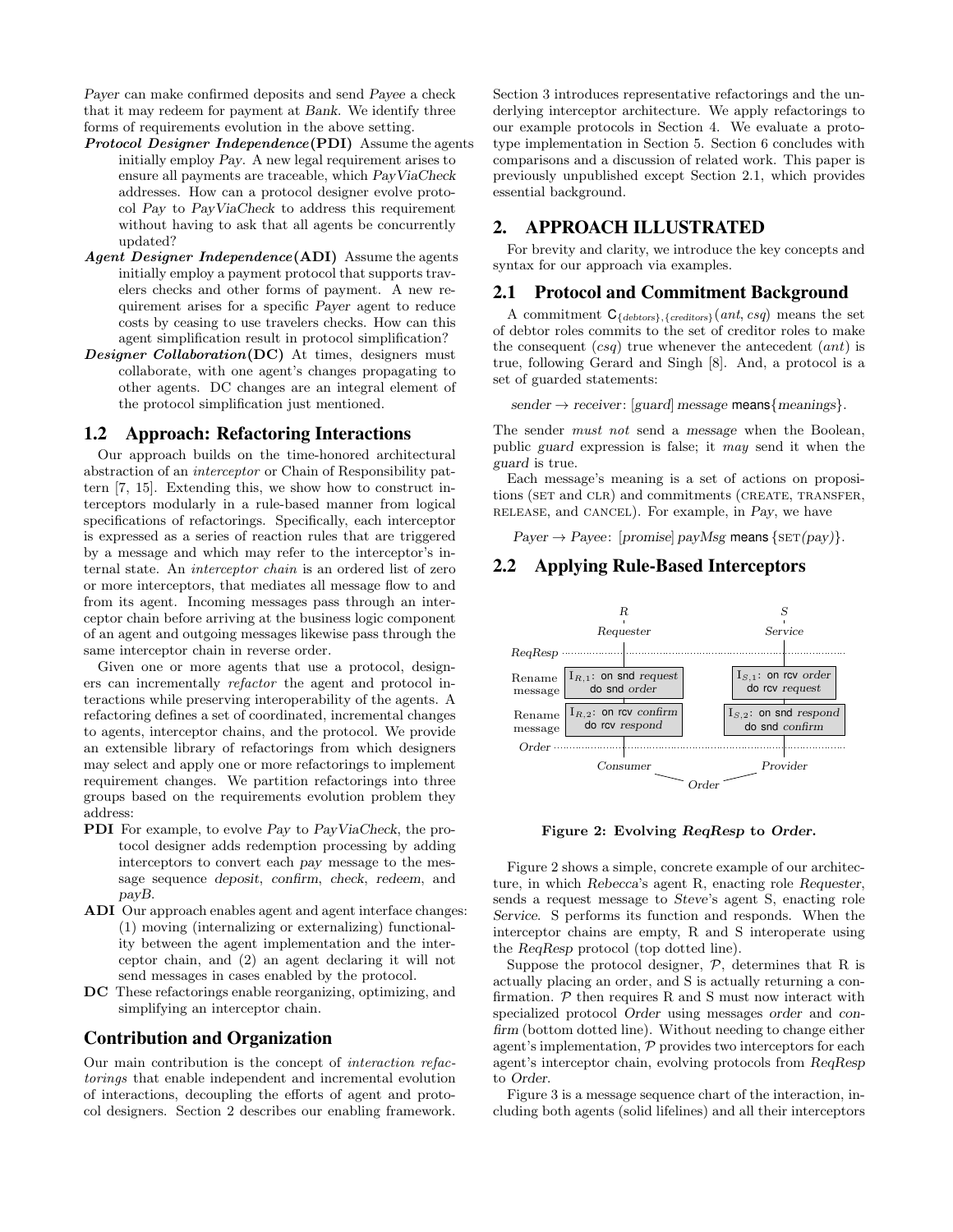

Figure 3: Detailed enactment of Figure 2.

and protocol (dashed lifelines). When R sends request, R's top interceptor  $(I_{R,1})$  converts it to send order, which flows down to the protocol end of R's interceptor chain, and is sent over the protocol (Order) via the messaging infrastructure to S's interceptor chain. The order message flows up S's interceptor chain. Its top interceptor  $(I_{S,1})$  converts it back to message request. S's response is converted to confirm in its bottom interceptor  $(I_{S,2})$ , and is sent over the protocol (Order) to R, whose bottom interceptor  $(I_{R,2})$  converts it back to respond. The essential point of this example is both R and S use the original ReqResp protocol, even though messages of the Order protocol are what flow on the wire.

# 3. INTERCEPTORS AND REFACTORINGS

Given a set of agents that interoperate using a protocol, designers can incrementally refactor agent and protocol interactions to an evolved interaction, while preserving interoperability. Interceptors and interceptor chains mediate all message flow between an agent and a protocol using a reaction (event-based) architecture. A refactoring defines a set of coordinated and incremental changes to agents, interceptor chains, and the protocol. Interceptors and interceptor chains are the key elements that make refactorings possible.

#### 3.1 Interceptor Chains



Figure 4: Interaction architecture. The dashed boxes signify the refactorings introduced above.

Figure 4 shows our interaction architecture consisting of

agents  $(A_i)$ , interceptor chains  $(I_{i,*})$ , interceptors  $(I_{i,j})$ , and protocols  $(P_k)$ . Each agent, enacting role (or interface)  $AR_i$ of protocol  $P_0$ , communicates exclusively with the agent (top) end of its interceptor chain. An interceptor chain is an ordered list of interceptors (shaded boxes). The protocol (bottom) end of an interceptor chain, enacting role (or interface) PR<sub>i</sub> of protocol  $P_n$ , communicates with the protocol end of other agents' interceptor chains. Agent implementations and interceptors are executable elements; roles and protocols are nonexecutable specifications.

In Figure 4, the top dotted line  $(P_0)$  separates the agent implementation and agent role (above) from the middleware of the interceptor chain and protocol (below). The bottom dotted line  $(P_n)$  separates the agent and interceptor chain nodes (above) from the protocol interconnection (below). Figures 2 and 5 are concrete instances of Figure 4.

Interceptor chains are the key to our approach because they enable the required designer independence: they insulate agents from protocol changes and insulate protocols from agent changes.

#### 3.2 Interceptor Syntax and Semantics

Interceptor chains and interceptors are preprogrammed elements provided by the infrastructure, and require no designer implementation. We construct them using the following grammar

|                          |                | chain $:=$ role : interceptor*                                   |
|--------------------------|----------------|------------------------------------------------------------------|
|                          |                | $interceptor := reaction   assertion$                            |
|                          |                | reaction $:= \text{on}$ Clause (ifClause) <sup>?</sup> doClause; |
| $onClause$ $:=$ on event |                |                                                                  |
| ifClause                 | $:=$ if $\phi$ |                                                                  |
| doClause                 |                | $:=$ do $op  $ do $\{op\}^*\}$                                   |
| event                    |                | $:=$ rcv m   snd m to role                                       |
| op                       |                | $:=$ rcv m   snd m to role   error   call proc                   |
| assertion                |                | $:=$ kill event                                                  |

where role is a role name,  $m$  is a message type, proc is a procedure name,  $\phi$  is a Boolean expression, and BNF operators:  $A_1|A_2$  (alternatives),  $A^*$  (zero or more repetitions), and  $A^?$ (optional). The doClause is an ordered list of (1) receive operations (rcv m) that "call up" the chain, (2) send operations (snd m to role) that "call down" the chain, (3) throwing a run-time error (error), and (4) procedure calls to get or set interceptor chain data, or perform business functions. Assertions are design-time declarations and optionally perform run-time checks. The interceptor kill event asserts that event can never occur at a particular point in the chain at run time. It is used to propagate message deletions throughout the interaction.

At run time, an interceptor chain mediates all messages flowing in either direction between its agent and the protocol. The chain attempts to match each message to each interceptor, in order. A send message event starts at the agent (top) end of the chain, and "calls down" the chain toward the protocol end (bottom), passing over every interceptor in the chain in turn. A receive message event starts at the protocol end, and "calls up" the chain toward the agent end.

A send event (snd m to role) matches an (on snd m' to role') reaction, and a receive event (rcv m) matches an  $($ on rcv m' $)$ reaction, if the message types match  $(m = m')$  and to roles match ( $role = role'$ ). When the event matches both (1) the message and (2) the reaction's ifClause, if any, evaluates to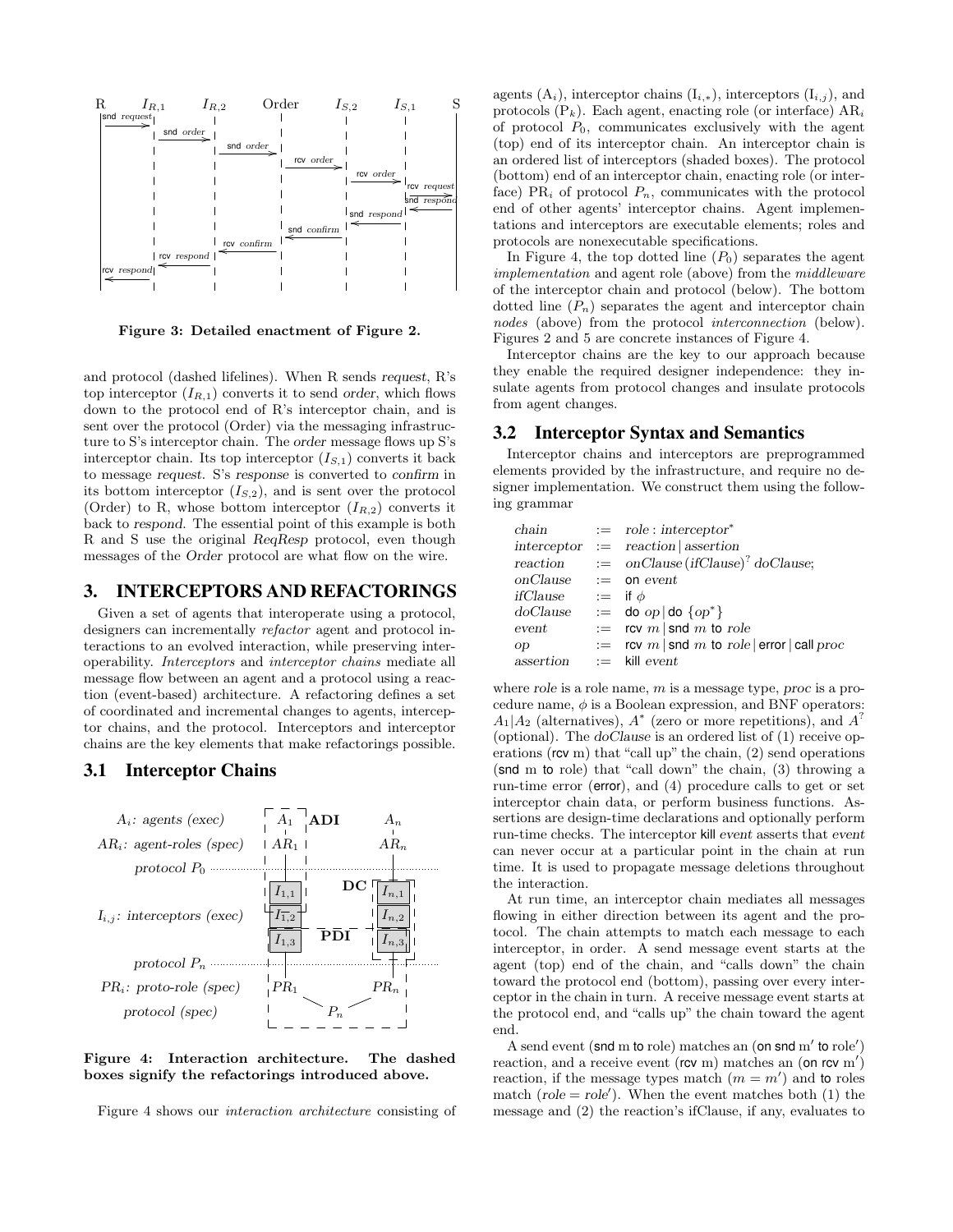true in the current state, then the interceptor consumes the message and executes the list of operations in the doClause. Messages that reach the agent end of the chain are given to the agent; messages that reach the protocol end are given to the messaging infrastructure for delivery to the receiver.

# 3.3 Refactorings Formalized

A refactoring is a design-time construct, which encapsulates a coordinated and incremental set of interaction changes. For example, refactoring Add Message encapsulates all the interceptors for both the message sender and receiver. And refactoring Add Middleman encapsulates all the interaction changes for rerouting an existing message through a middleman, including all interceptors for the sender, middleman, and receiver.

A refactoring is a five-tuple that encapsulates one interactionlevel change in high-level terms. As necessary, it can change all agents, all interceptor chains, and the protocol, applying an interrelated set of changes throughout, for example consistently renaming a message at both sender and receiver.

#### $R = \langle parameters, precondition, \Delta Agent, \Delta Chain, \Delta Protocol \rangle$

Given refactoring parameters, the precondition must be true at design time for the refactoring to be applicable. The refactoring applies changes to Agents, Chains, and Protocols at design time. Refactorings names are italicized, and each refactoring tuple is described with these common sections (omitting any empty sections)

- Parameters: input parameters to the refactoring.
- Preconditions: the preconditions that must be true before the refactoring can be applied.
- ∆Agent: changes to agents' implementations.
- ∆Chain: changes to agents' interceptor chains. The notations  $\mathit{role}.\mathit{push}_A : r$  and  $\mathit{role}.\mathit{push}_P : r$  mean push interceptor r on to the chain's agent and protocol end, respectively.
- ∆Protocol: changes to the protocol.

There are three groups of refactorings, each modifying a different set of elements, which we describe next.

#### 3.4 Protocol Designer Independence

PDI refactorings modify the protocol, the protocol role, and the protocol end of interceptor chain. The protocol designer applies these refactorings to convert a group of interoperating agents from using protocol  $P_i$  to using protocol  $P_{i+1}$ . These refactorings isolate agents from protocol changes  $(\Delta Agent = \emptyset)$ .

## *3.4.1 Add Middleman*

This refactoring redirects a message to flow through a middleman agent. It replaces a single message  $m$  with a pair of sequential messages  $m_1$  and  $m_2$ .

$$
\begin{array}{ccc}\n\text{Snd} & \text{Rcv} \Rightarrow \text{Snd}_{m_1} \text{MM} & \text{Rcv} \\
\left| \xrightarrow{m} \right| & \left| \xrightarrow{m_2} \right| & \text{max}\n\end{array}
$$

- Parameters:
	- m: existing message  $Snd \rightarrow Rcv : [g]m$  means A

–  $m_1$ : new message  $Snd \rightarrow MM : [g_1]m_1$  means  $A_1$ –  $m_2$ : new message  $MM \to Rcv$ : [ $q_2$ ] $m_2$  means  $A_2$ 

- Preconditions:
	- Roles Snd, MM, and Rcv exist in the protocol.
	- $-$  m exists in the protocol.
- $m_1$  and  $m_2$  do not exist in the protocol.
- $g_1 \vdash g$
- All meanings in  $A$ ,  $A_1$ , and  $A_2$  exist

```
- A \subseteq A_1 \cup A_2• ∆Chain: Add
      Rcv.push<sub>P</sub>: on rcv m<sub>2</sub> do rcv mMM.push<sub>P</sub>: on rcv m<sub>1</sub> do snd m<sub>2</sub> to RcvSnd.push<sub>P</sub>: on snd m to Rcv do snd m<sub>1</sub> to MM
```
•  $\Delta$ Protocol: Delete m. Add  $m_1$  and  $m_2$ .

This refactoring can be naturally extended to reroute through multiple middlemen, which is the variant we implement in our prototype. For example, it converts pay in Pay to deposit, confirm, check, redeem, and payB in PayViaCheck.



# 3.5 Agent Designer Independence

ADI refactorings modify the agent implementation, the agent role, and the agent end of the interceptor chain. The ADI refactorings isolate the protocol from agent changes  $(\Delta Protocol = \emptyset).$ 

As examples, the agent designer can move functionality between the agent and its interceptor chain. Refactoring Externalize Reaction moves functionality out of the agent implementation and into the agent end of the interceptor chain, delegating agent functionality to a mechanistic reaction. Refactoring Internalize Reaction moves an interceptor off the agent end of interceptor chain and the agent designer merges that functionality into the agent's implementation.

Push Kill is another ADI refactoring that is described in Section 3.6.1.

# 3.6 Designer Collaboration

DC refactorings modify interceptors within a single interceptor chain. Protocol and agent designers can apply these refactorings to reorder, merge, or split interceptors within a chain to improve performance or to move interceptors toward one of the ends of the chain where they can be used in other refactorings. While refactorings in the other two groups isolate designers, these refactorings enable multiple designers to collaborate within an interceptor chain  $(\Delta Agent = \emptyset = \Delta Protocol).$ 

#### *3.6.1 Kill Message*

This captures a set of three closely related refactorings one ADI, one DC and one PDI—with similar parameters and preconditions, presented together for clarity. We iteratively apply these refactoring to move kill assertions around the interaction at design time (kill assertions are not typically present in chains at run time).

• Parameters:

– Kill assertion kill snd  $m$  to  $Rcv$ 

- Preconditions:
	- $-$  Protocol contains message  $m$ .
- $\Delta$ Agent: (ADI: *Push Kill*) Sending agent publicly declares it will never send  $m$  by publishing kill snd  $m$  onto its chain.

 $-$  Snd.push<sub>A</sub> : kill snd m to Rcv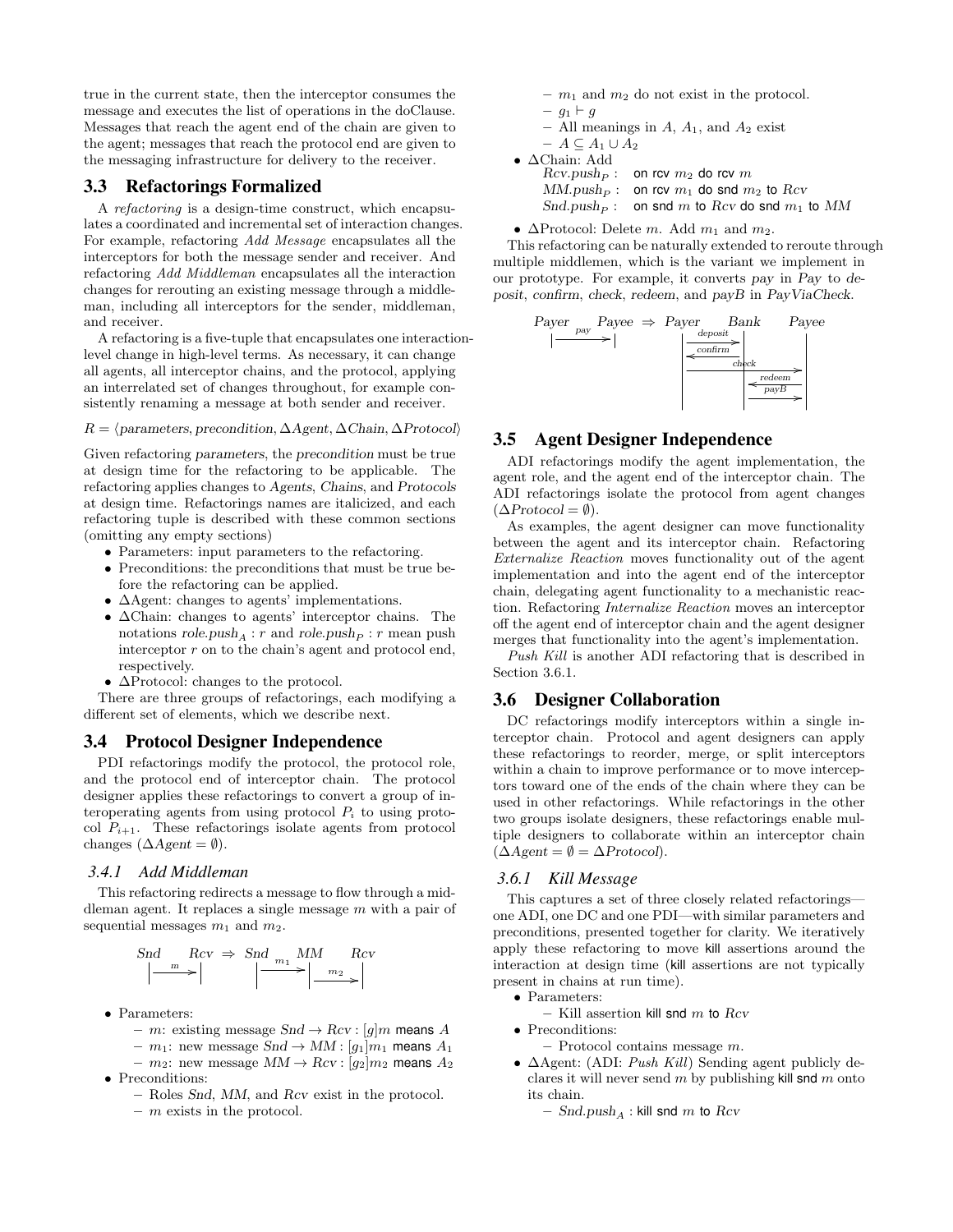•  $\Delta$ Chain: (DC: Move Kill) moves the kill up or down the chain. If a kill event matches the following on event, delete the reaction (left rule). If a kill event does not match the following onClause or doClause events, swap the interceptors (right rule). Similar rules apply for on rcv reactions, and two kill assertions commute (neither shown). kill snd m

| kill snd $m$          | KIII SHU <i>TIL</i>   |  |  |
|-----------------------|-----------------------|--|--|
|                       | on snd $n$ do $\dots$ |  |  |
| on snd $m$ do snd $n$ |                       |  |  |
| kill snd $n$          | on snd $n$ do $\dots$ |  |  |
|                       | kill snd $m$          |  |  |

- $\Delta$ Protocol: (PDI: *Protocol Kill*) propagates the kill assertion from sender to receiver, deleting the message from the protocol.
	- $Snd.pop_{P}$ : kill snd m to Rcv
	- $Rcv.push<sub>P</sub>$ : kill rcv m
	- Delete m from protocol

# 4. METHODOLOGY AND APPLICATION

In this section, we describe a methodology for selecting a sequence of refactorings. Then, we show how to evolve protocol Pay to protocol PayViaCheck, and how to support requirements evolution by propagating kill message assertions.

# 4.1 Methodology for Protocol Evolution

These steps guide the protocol designer in the evolution of an interaction from protocol  $P_i$  to  $P_{i+1}$ .

- M1 Add or rename any roles so all new roles exist in the target protocol. Use *Add Role* (adds new role and empty interceptor chain) or Map Role.
- M2 If any message is too coarse (one message with a largerthan-necessary set of meanings), split it into multiple, parallel messages using Split Message.
- M3 Rename existing messages with Rename Message, and add new messages using Add Message.
- M4 If any message needs to pass through one or more intermediary roles (common when adding new roles), reroute the messages using Add Middleman.
- M5 If business function changes are required, add and delete procedure calls to the doClauses using Add Procedure and Delete Procedure.
- M6 Combine parallel messages using Merge Message.
- M7 Delete unneeded elements using Remove Middleman and Remove Message.
- M8 Delete unneeded roles using Remove Role.

# 4.2 Evolve Pay to PayViaCheck

## Algorithm 1 Pay Protocol

```
protocol Pay {
   role Payer; Payee;
   prop promise; pay;
   commitment
         C_{pay} = C(Payer, Page, promise, pay);message
         Payer \rightarrow Payee: promiseMsg
               means \{promise, \text{CREATE}(\mathbf{C}_{\text{pav}})\};Payer \rightarrow Payee: [promise] payMsg
              means \{pay\};}
```
#### Algorithm 2 PayViaCheck Protocol

1: role Payer; Bank; Payee;

- 2: prop acct; deposit; choose; check; redeem; payB;
- 3: commitment
- 4:  $C_{payB} = C(Payer, Page, deposit \land choose, check);$
- 5:  $C_{bank} = C(Bank, Payer, deposit \wedge check \wedge$ redeem, payB);
- 6:  $C_{redeen} = C(Payee, Bank, deposit \wedge check, redeem);$
- 7: message
- 8: // Map promise to choose
- 9: Payer  $\rightarrow$  Payee : [acct] chooseMsg
- 10: means  ${choose, \text{CREATE}(C_{payB})};$
- 11: // Add Message
- 12: Payer  $\rightarrow$  Bank : openMsg means {open};
- 13: Bank  $\rightarrow$  Payer : [open] acctMsg
- 14: means  $\{CREATE(\mathbf{C}_{bank}), CREATE(\mathbf{C}_{redeen})\};$
- 15: // Add Middleman to pay
- 16: Payer  $\rightarrow$  Bank : depositMsg means {deposit};
- 17: Bank  $\rightarrow$  Payer : [deposit] confirmMsg means {};
- 18: Payer  $\rightarrow$  Payee : [acct  $\wedge$  choose  $\wedge$  CREATE( $\mathcal{C}_{payB}$ ) $\wedge$
- 19:  $CREATE(\mathbf{C}_{bank}) \wedge CREATE(\mathbf{C}_{redeen})|checkMsg;$ 20: means {check};
- 21: Payee → Bank : [choose ∧ check ∧ create(CpayB)∧ 22:  $CREATE(C_{bank}) \wedge CREATE(C_{redeen})$ <br>
23:  $redeemMsg$  means {redeem};
- redeemMsg means {redeem};
- 24: Bank  $\rightarrow$  Payee : [acct  $\land$  check  $\land$  redeem]
- 25: payBMsg means {payB};

We demonstrate how our refactorings convert Pay (Figure  $1(a)$ , Algorithm 1) to PayViaCheck (Figure 1(b), Algorithm 2), without requiring any agent implementations changes, using the following sequence of refactorings. Each step lists the methodology step number and the affected line numbers in Algorithm 2. Figure 5 shows the refactorings and interceptors.

- 1. Add Role: Bank. (Step M1, Line 1)
- 2. Rename Message: promiseMsg  $\mapsto$  chooseMsg. The two protocols use different names for the same message. (Step M3, Lines 9-10)
- 3. Add Message: open and acct. During initialization (rcv init), Payer sends an open request, and Bank responds with an *acct* number. (Step M3, Lines 12-14)
- 4. Add Middleman: routes pay through multiple middlemen as deposit, confirm, check, redeem, and payB. When Payer pays, then deposit the money at Bank, wait for confirmation, and send check to Payee. Payee then redeems check at Bank, who responds with payB, which is converted back to pay. (Step M4, Lines 16-25)

# 4.3 Guard Propagation

Applying refactorings from all three groups enables agent and protocol designers to collaborate on interaction-wide changes. Assume we have a set of interoperating agents, using a payment protocol that supports multiple forms of payment, including Travelers Checks. If one particular (but not necessarily every) Purchaser decides to stop using Travelers Checks, it can publish that decision as a kill snd  $payTC$  assertion to its interceptor chain. Multiple refactorings propagate these change throughout the interaction as shown in Figure 6.

1. Applying Push Kill, Purchaser declares it never sends payTC.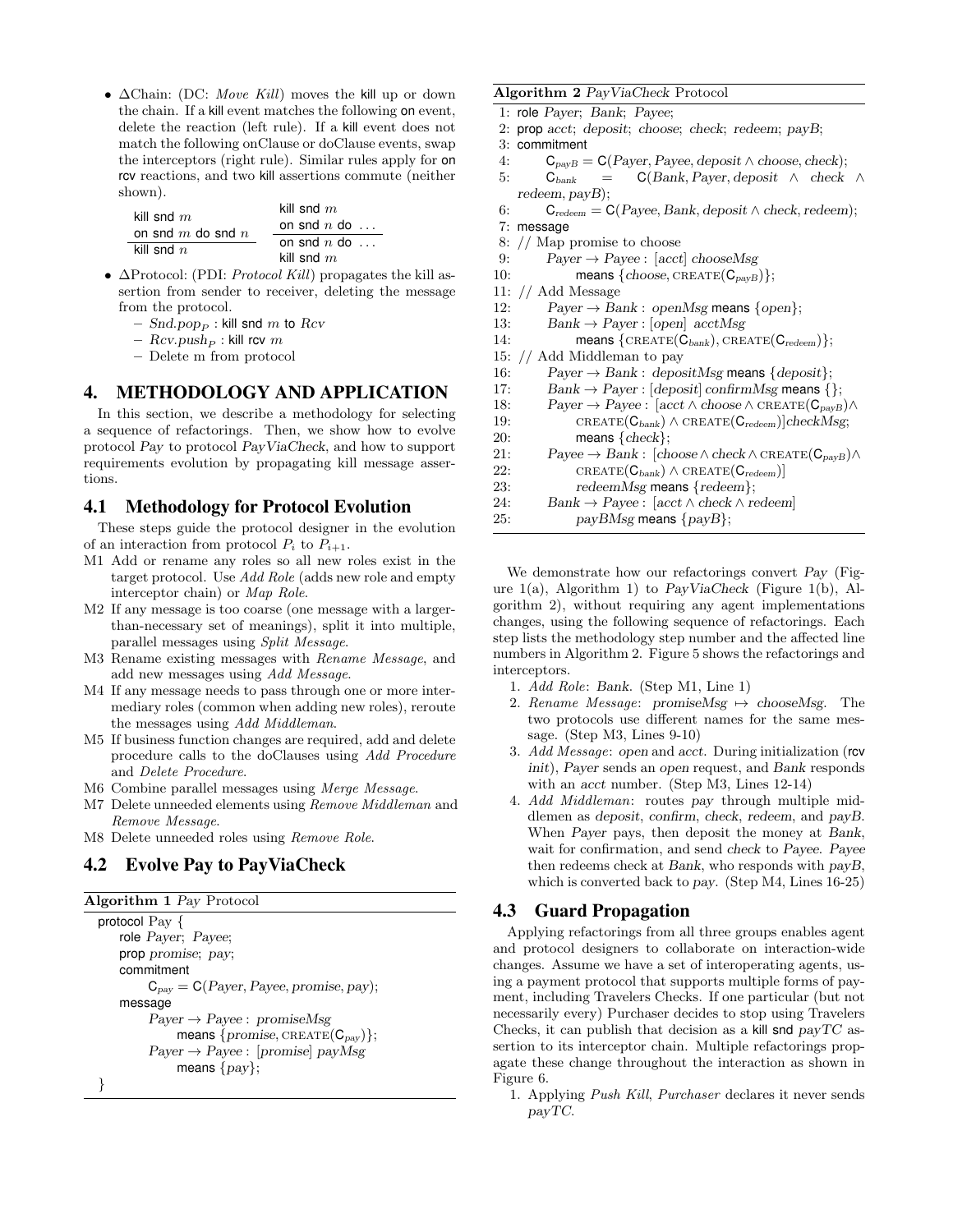

Figure 5: Evolution of Pay to PayViaCheck (PVC). Each shaded box is one interceptor.



Figure 6: Removing unused message (false guard).

- 2. Repeated application of Move Kill moves this assertion down to *Purchaser's* protocol end.
- 3. Applying Protocol Kill, the protocol designer propagates the kill assertion from sender to receiver and deletes payTC from the protocol.
- 4. Repeated application of Move Kill moves the kill assertion up to Payee's agent end.
- 5. Payee's agent designer pops the assertion off its agent end and internalizes it into its implementation.
- 6. Since Payee now never receives payTC, it realizes it never sends  $depositTC$ , and publishes kill snd  $depositTC$ , which propagates further.

The resulting protocol is different from the starting protocol, and is specialized for a particular set of agents. Overuse of these refactorings should be avoided to prevent an explosion of protocol variations. But when applied sensibly, these refactorings provide a natural means to incrementally evolve old interactions to handle changing requirements.

Designers have the option, but not the hard requirement, to move assertions as described above. Any assertion simply remains at its last location, where its optional run-time check will succeed on any acceptable enactment.

# 5. EVALUATION

We have prototyped these ideas using the JADE agent platform [3], with one JADE agent for each agent and one JADE "chain agent" for each interceptor chain. Each chain agent has its own thread of execution and message input queue, so it can send and receive messages without blocking.

First, at design time, a program builds the interceptor chains by applying refactorings. Second, at run-time initialization, each chain agent reads its interceptors. Third, as message events arrive from agents, the chain agent walks each message event up and down the interceptors in the chain.

An agent can be connected to multiple, different interceptor chains in different situations, enabling that single agent to simultaneously interact over different protocols.

Table 1 shows the number of refactorings and interceptors needed to evolve between protocols. Messages is the total number of messages in the final execution, including six initialization and six terminating, low-level messages not shown in Figure 1.

Table 1: Effort in evolving (refactorings and interceptors) and running (messages) sample protocols.

| From              | To                                      | Refactor | Intercept Messages |                |
|-------------------|-----------------------------------------|----------|--------------------|----------------|
| Pay<br>Pay<br>Pay | PayViaMM<br>PayViaCheck<br>PayViaCredit | 5        | 11<br>12           | 19<br>24<br>24 |

Section 4.1's methodology offers guidance for designers, focusing on Protocol Designer Independence refactorings.

However, Section 4.3 illustrates the key benefit that Agent Designer Independence and Designer Collaboration refactorings yield in interaction-wide changes. We claim our approach is easier than the traditional approach of manually changing agent implementation, because (1) predefined and verified refactorings are selected from a library, and (2) refactorings are at a much higher conceptual level than agent implementations.

Our interaction refactorings do not assist in refactoring business functions inside the agent's implementation.

Let reaction R be on snd m do snd n. If R is the only generator of snd n, then the Move Kill works correctly: if kill m, then kill n. But if  $R$  merges two existing messages, then it overkills snd n. While merging does not occur in the examples covered here, in general, it could. The current approach cannot adequately address such merging.

Refactorings can time-shift messages only within a limited range. The data values an interceptor passes in a message must come from previous messages or values stored in the interceptor chain. A message cannot be shifted earlier than the availability of all its parameters, and it cannot be shifted later than the next message that needs one of those values. This constraint required altering PayViaCheck's deposit message, which originally required an up-front, onetime deposit. The refactored design can make a deposit just before sending each check. Without this change, the refactoring would not have been possible.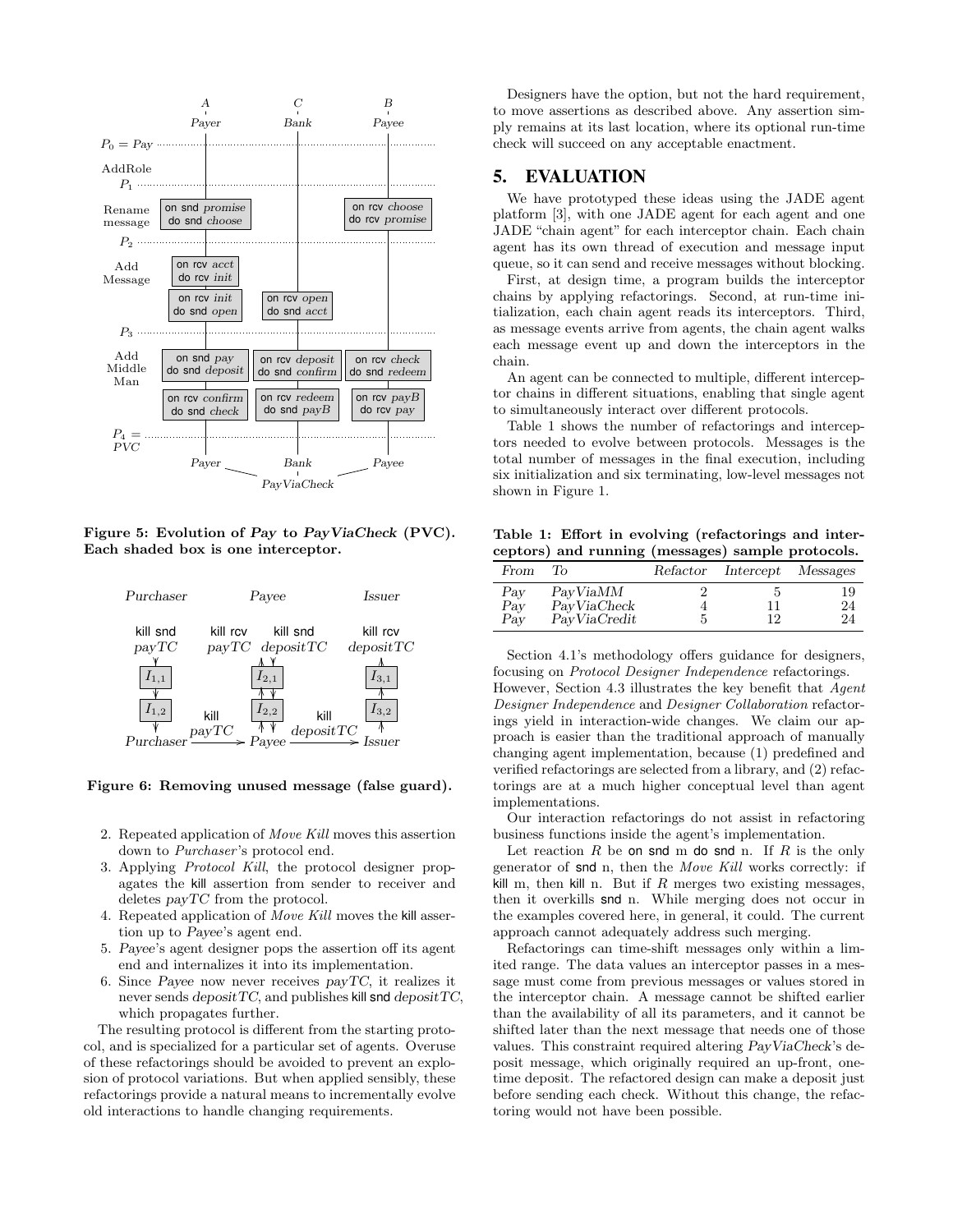# 6. DISCUSSION

We identify and describe three forms of requirement evolution: Protocol Designer Independence (PDI), Agent Designer Independence (ADI), and Designer Collaboration (DC). Each focuses on different parts of an interaction, two provide designer isolation, and one enables designer collaboration. We describe refactorings for all three forms. Applying refactoring from all three forms, in concert, supports interactionwide evolution. Interceptors and interceptor chains are the critical elements that enable refactorings.

We demonstrated refactorings to transform Pay into Pay-ViaCheck, without changing agent implementations. We also demonstrated an agent voluntarily restricting its behavior (payTC) and propagating that change throughout the interaction.

This paper covers just a few refactorings, but we have defined a library with over 30 refactorings. A JADE prototype demonstrates basic interceptor chain functionality, refactorings automatically generating reactions, and agent interoperability after refactoring to a new protocol.

We adopt a reaction-based, interceptor chain architecture that is effective and yet simple enough to yield refactorings that are easy to understand and apply. Because interceptors are predefined and simple, we can define refactorings to mechanically evolve them. Mechanical evolution of generalpurpose agent implementation is likely intractable.

Refactorings clearly communicate interaction changes. We mechanically transform refactorings into sets of interceptors. Interceptor chains can store important pieces of state (e.g., an agent's checking account information) and can make commitments on behalf of the agent (e.g., committing to redeem valid checks). In this case, the interceptor chain becomes a trustee of the agent, sometimes a necessity when unmodified agents participate in new protocols. However, it also raises autonomy concerns about the interceptor chain. Agents should be able to limit the trust and autonomy they grant to their interceptor chains.

## 6.1 Comparison to Design Patterns

Interceptor chains are a variation of the Chain of Responsibility (CoR) design pattern in Gamma et al. [7]. Vinoski [15] describes many uses of CoR. Servlet filters and filter chains [1] are a widely used example of CoR. But we know of no uses of CoR that support bidirectional flows. Nor do we know of a multi-interceptor design construct like ours.

Interceptor chains enable all the uses of servlet filters plus others. Servlet filter chains encourage servlet designers to consider moving function between a servlet and its filters (like ADI), and reordering filters within the chain (like DC). But servlet filters give no attention to the coordinated design of filters in different servlets (like PDI). Servlet chains do not support bidirectional flows.

Our interceptors are a bidirectional variant of the Bridge design pattern [7], also called a protocol bridge. Where a protocol bridge is a custom implementation, our small, preprogrammed interceptors are incrementally composed and refactored.

The Compatible Change pattern [5] describes a number of refactorings. The Service Refactoring pattern [5] applies only to service implementations, not interactions. Neither are mechanically applied.

# 6.2 Comparison to Agent Designs

In the traditional agent-only approach to agent design, evolution is subject to the vicious circle described in the introduction. Even when an agent designer decides to support a new protocol, implementation changes delay deployment. Agent designers can waste both time and effort implementing protocols that are never widely adopted. Using refactorings and interceptor chains breaks the vicious circle. Protocol designers dynamically update interceptor chains, essentially eliminating deployment delay. Agent designers spend time and effort implementing only after a protocol is widely adopted.

We demonstrated our approach by prototyping interaction evolution via interceptor chains in the popular agent platform JADE [3]. Jason, using the AgentSpeak language, is another popular agent platform. Our reaction's onClause, ifClause, and doClause are similar to an AgentSpeak plan's triggering event, context, and body, respectively. Both can send and receive "internal messages" (e.g., init) and call user-defined functions. Whereas beliefs, desires and intentions (BDI) are fundamental for autonomous functions in AgentSpeak, interceptor chains are not autonomous, so BDI does not apply. The primary problem these platforms have with evolution is that all computation occurs in designerwritten agents, so all changes require designer effort, which can be expensive. It appears impossible in general to define mechanical refactorings that correctly and dynamically evolve JADE behaviors or AgentSpeak plans. We can define mechanical interceptor chain refactorings only because interceptor chains have a simple structure, reducing the designer's burden.

Agent UML (AUML) [10] informally describes agent interaction protocols (AIP), and promotes them as a means to define protocol interactions. However, Odell et al. [10] note that AIPs describe only one enabled sequence of message interactions. We formally define protocols as sets of guarded statements that capture all enabled message sequences. Guarded statements enable a relatively direct conversion [8] to modern model checkers such as MCMAS [9] and NuSMV [4]. Gerard and Singh [8] describe protocol refinement, but do not provide any guidance for constructing subprotocols. This paper describes both refactorings and a methodology to incrementally evolve interactions.

# 6.3 Comparison to Other Work

Quenum et al. [11] compose an agent from functional and interaction models via unification. They recreate (reconfigure) roles anew, in isolation, for each interaction model; we incrementally evolve (refactor) all agents in a protocol simultaneously.

Robinson and Purao [12] describe protocol invariants using OCL, which is based on predicate calculus and linear temporal logic, but they provide no rules to rewrite OCL statements. Because we use a simple reaction-based architecture, we can mechanically modify interceptor chains.

Fowler [6] refactors code; Wang et al. [16] refactor commitments; we refactor interactions.

Baldoni et al. [2] identify and discuss the important problem of patching agents to maintain interoperability. Seguel et al. [13] describe protocol adaptors (interceptor chains) to resequence messages between a pair of agent. We use a declarative approach in contrast with these two operational approaches. Neither approach supports as many protocol